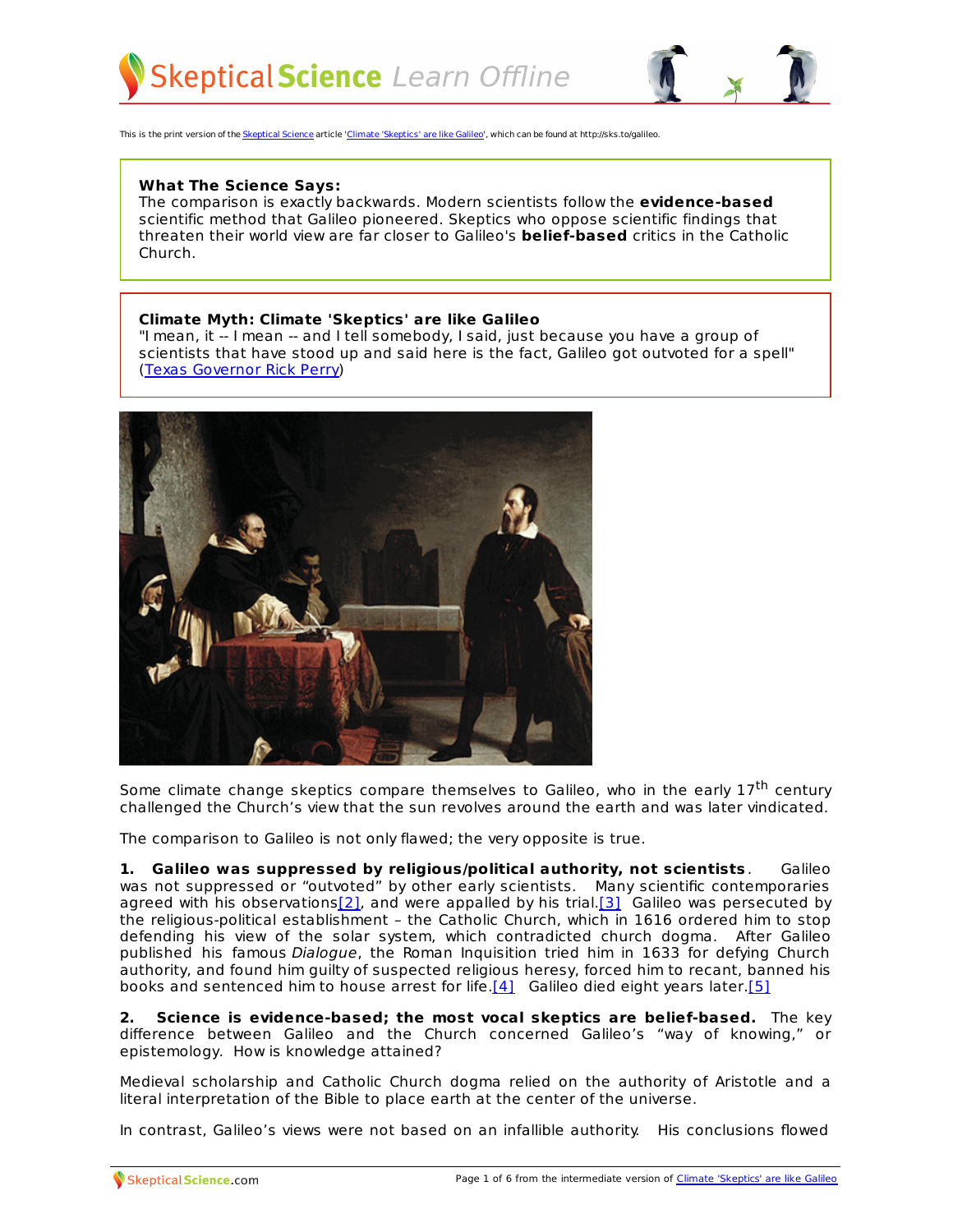from observations and logic. Galileo's evidence- and logic-based method of inquiry later became known as the scientific method.

The vast majority of vocal skeptics are not engaged in climate research. The common bond uniting them, observers note, is an ideological belief system: Government regulation is bad, so problems that may require regulation must be resisted. $[6]$  From there, they search for ways to cast doubt on the science.[7] Unlike Galileo and modern scientists, they do not change their view when presented with new evidence, because their position derives not from open-ended scientific inquiry, but from strongly-held ideological convictions.

In contrast, climate science applies the scientific method pioneered by Galileo. Scientists make observations, form logical hypotheses, then test their hypotheses through experiments and further observations. They follow the evidence wherever it leads.

The Church's attack on Galileo and the skeptical assault on climate science are far from unique. History is full of examples where new scientific findings threatened powerful vested interests – whether religious, financial or ideological — and provoked a furious backlash.

**3. The discovery of global warming overturned an age-old belief; the skeptics seek to restore it.** In arguing that the planets revolve around the sun, Galileo was challenging an idea that had dominated Western thought for over 1400 years. Ever since Ptolemy (90-168 AD) codified Aristotle's "geocentrism," most philosopher/scientists had accepted the common sense view that the earth is the center of the universe, with the sun and planets revolving around us.

Similarly, the prevailing view throughout history was that people, through our own actions, could not possibly alter earth's climate on a global scale. Even into the 20<sup>th</sup> century, the overwhelming majority of scientists maintained, in science historian Spencer Weart's words,

the widespread conviction that the atmosphere was a stable, automatically selfregulated system. The notion that humanity could permanently change global climate was implausible on the face of it, hardly worth a scientist's attention.**[8]**

Some say climate science's first "Galileo moment" came in 1896, when Swedish scientists Svante Arrhenius, after years of laborious hand calculations, predicted eventual global warming due to CO2 emissions. $[9]$  Others point to 1938, when a British steam engineer named Guy Stewart Callendar, after poring over old CO2 and temperature records, stood alone before the Royal Meteorological Society to argue that global warming was already happening.[10]

Arrhenius and Callendar were ahead of their time, and failed to persuade others. In both cases, the scientific establishment found their calculations oversimplified and their evidence incomplete, certainly not convincing enough to overturn the ancient view that global climate was impervious to human acts.

Mainstream scientific opinion was slow to change. During the post-war science boom in the 1950's, early computers and advanced methods allowed scientists to directly investigate objections to Arrhenius' and Callendar's view.[11] Using the new digital computers, Gilbert Plass found that more CO2 could indeed block more heat.[12] Hans Suess analyzed radioactive isotopes to detect ancient carbon in the air, presumably from fossil fuels. $[13]$ Roger Revelle and Suess discovered that the oceans could not quickly take up additional CO2. David Keeling built the first sensor capable of accurately measuring atmospheric CO2 – just as Galileo had invented a more advanced telescope – and found that the CO2 level was indeed rising.

From 1960 to 1990, the evidence kept accumulating, from areas of study as far afield as geology, astronomy and biology. As the gaps in knowledge were filled, one-by-one, most scientists changed their views and gradually formed a new consensus: significant anthropogenic (human caused) global warming was likely.[14]

By 2000, the evidence was overwhelming.

The hypothesis proposed by Arrhenius in 1896—denied by almost every expert through the first half of the twentieth century and steadily advancing through the second half—was now as well accepted as any scientific proposal of its nature could ever be.**[15]**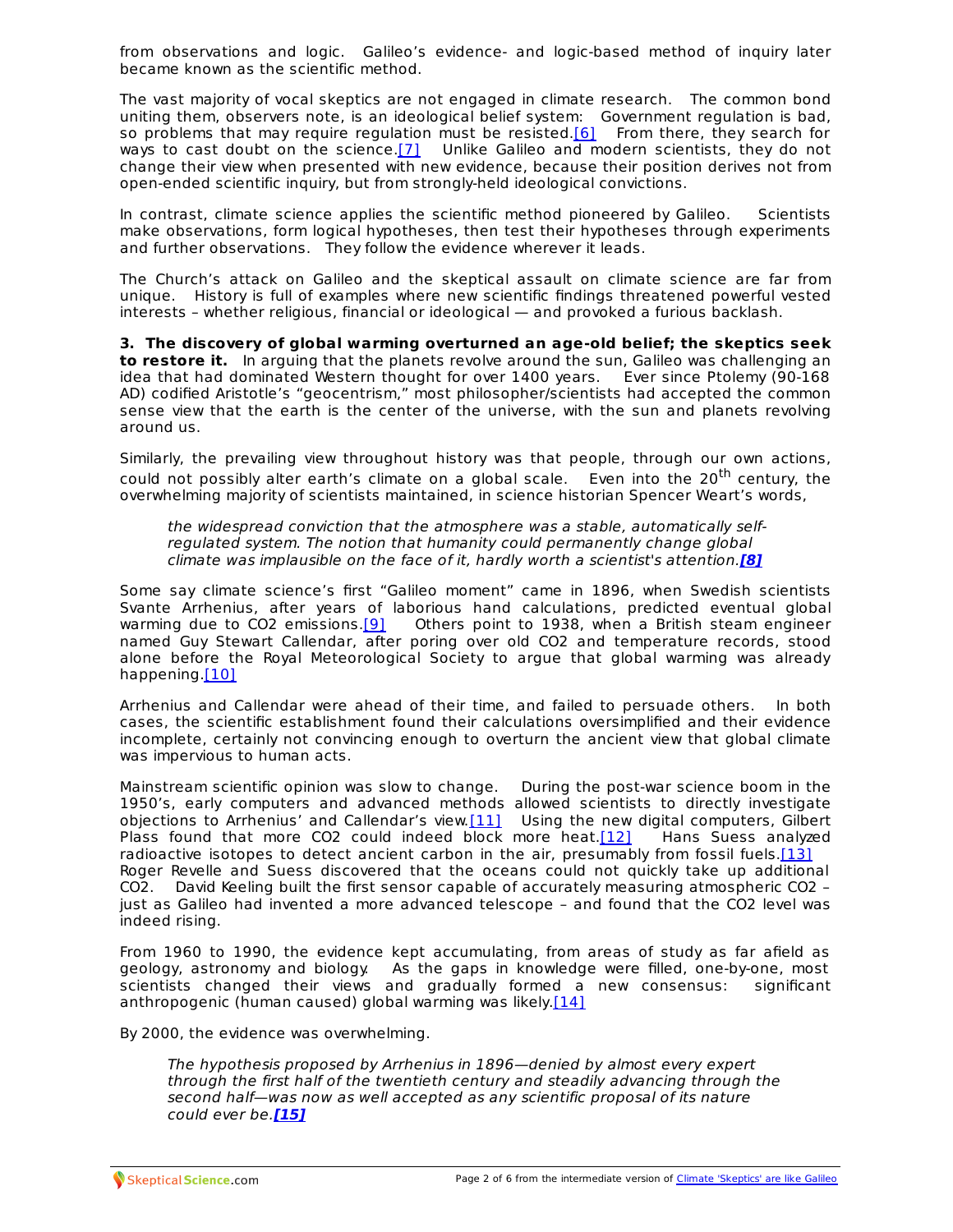The climate pioneers were vindicated.



Critics of climate science, backed by the alarmed fossil fuel industry,[16] sprang into action in the late 1980s, when the mounting evidence led to calls for international action to limit CO2 emissions. They did not argue, like Galileo, for a revolutionary hypothesis based on new evidence, because they could not agree on one among themselves. $[17]$  They produced little new evidence. Instead, they searched for flaws in others' research, and launched a public relations campaign to sow public doubt.

Unlike Galileo, climate skeptics were not trying to overturn an ancient view. Their goal was the opposite: to restore the age-old conventional wisdom, that, by itself, "human activity was too feeble to sway natural systems"[18]. In clinging to this old view, the skeptics' stance more In clinging to this old view, the skeptics' stance more closely resembles that of the Catholic Church, which fought Galileo's views for another 100 years after the scientific establishment had embraced him.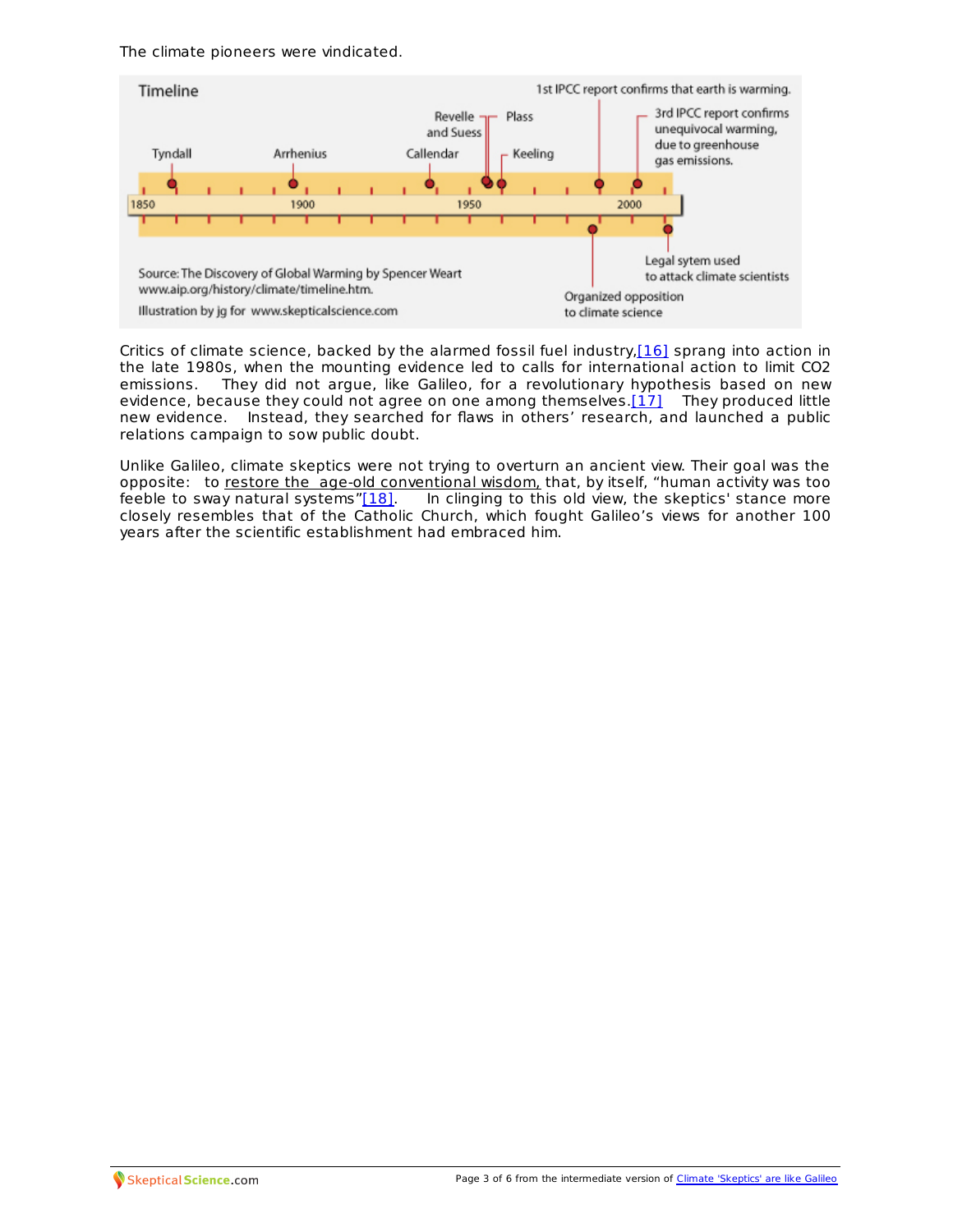

Image created by Jarren Nylund

**4. Climate scientists, not skeptics, are being dragged into court** Armed with ideological certainty, backed by powerful financial and political interests, skeptics have sought to not only discredit the science but impugn the researchers' honesty. Unfounded accusations of deception and conspiracy fly freely, [19] and some climate scientists even receive death threats.[20] These attacks, according Dr. Naomi Oreskes, "have had a chilling effect... Intimidation works."[21]

In April 2011, personal attacks on scientists took a more ominous turn, when Virginia's Attorney General Ken Cuccinelli, a fierce climate skeptic, launched a criminal fraud investigation of a prominent climate scientist, Dr. Michael Mann.[22] Multiple investigations by independent scientific bodies have found no trace of wrongdoing in Mann's work, and a Virginia judge dismissed Attorney General's subpoena request for lack of evidence. Yet, as of September 2011, Cuccinellis' crusade continues.[23]

If Galileo were alive today, watching climate scientists being dragged into court on baseless charges, is there any doubt whose side he would take?

[1] On Sept 7, 2011, at the Republican presidential debate in Simi Valley, Texas Gov.. Rick Perry, became the highest level politician to invoke the Galileo comparison.

Well, I do agree that there is  $-$  the science is  $-$  is not settled on this. The idea that we would put Americans' economy  $at - at - at$  jeopardy based on scientific theory that's not settled yet, to me, is just  $-$  is nonsense. I mean, it  $-$  I mean  $$ and I tell somebody, I said, just because you have a group of scientists that [have](http://skepticalscience.com/climate-skeptics-are-like-galileo.htm)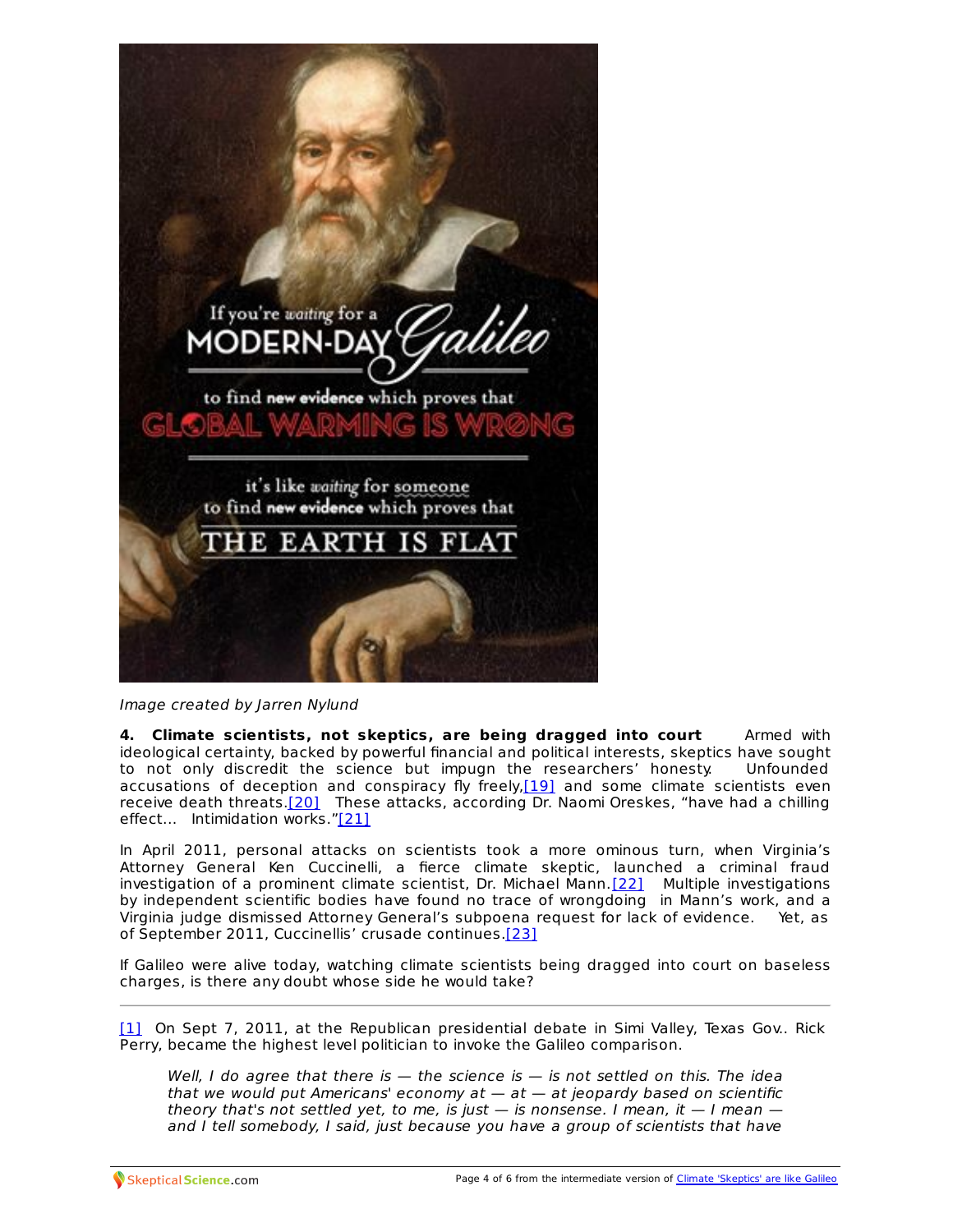stood up and said here is the fact, Galileo got outvoted for a spell.[http://www.nytimes.com/2011/09/08/us/politics/08republican-debate](http://www.nytimes.com/2011/09/08/us/politics/08republican-debate-text.html?pagewanted=all)text.html?pagewanted=all

The founders of Australia's "Galileo Movement" claim that global warming is a "fabrication," and

cite as inspiration Galileo Galilei, the 17th century astronomer and father of modern science, who challenged the dogma of the Roman Catholic Church to<br>report the the Farth orbited around the sun. report the Earth orbited around the sun. [http://www.scientificamerican.com/article.cfm?id=galileo-movement-fuels-australia](http://www.scientificamerican.com/article.cfm?id=galileo-movement-fuels-australia-climate-change-divide)climate-change-divide

[2] [http://www.nytimes.com/2011/09/09/science/earth/09galileo.html?](http://www.nytimes.com/2011/09/09/science/earth/09galileo.html?_r=1&scp=3&sq=galileo&st=cse) \_r=1&scp=3&sq=galileo&st=cse

[3] personal communication, Spencer Weart, 9-17-2011.

[4] Wooton, David. Galileo: Watcher of the Skies, Yale University Press, New Haven (2010), p. 224-5.

[5] Galileo died on January 8, 1642 at age 77.

[6] <http://dotearth.blogs.nytimes.com/2008/03/04/the-never-ending-story/?hp>

[7] See Oreskes, Naomi and Erik M. Conway. Merchants of Doubt, Bloomsbury Press, New York (2010)

[8] <http://www.aip.org/history/climate/co2.htm>

[9] <http://www.aip.org/history/climate/co2.htm>

[10] <http://www.aip.org/history/climate/co2.htm>

[12] Dr. Spencer Weart's excellent history of this period can be found in overview at <http://www.aip.org/history/climate/summary.htm>, with more details at <http://www.aip.org/history/climate/co2.htm>, the linked timeline and other articles.

[13] Weart, Spencer. The Discovery of Global Warming, Harvard University Press, New York (2004), p. 26

[14] Weart, p. 164.

[15] Weart, p. 191.

[16] <http://www.nytimes.com/2009/04/24/science/earth/24deny.html?pagewanted=all>

[17] <http://www.nytimes.com/2008/03/04/science/earth/04climate.html>

[18] http://www.aip.org/history/climate/summary.htm

[19] Oreskes and Conway, page 4, 198-213. 264.

[20] http://www.theaustralian.com.au/news/nation/climate-scientists-angered-by-deniersdeath-threat-campaign/story-e6frg6nf-1226079058193

[21] Oreskes and Conway, p. 264-5.

[22] http://www.washingtonpost.com/wpdyn/content/article/2010/08/30/AR2010083005004.html?sid=ST2010050303477

[23]

[http://voices.washingtonpost.com/virginiapolitics/2010/07/the\\_university\\_of\\_virginia\\_hol.html](http://voices.washingtonpost.com/virginiapolitics/2010/07/the_university_of_virginia_hol.html) Also see the Climate Science Legal Defense Fund: <http://profmandia.wordpress.com/2011/09/09/donation/>